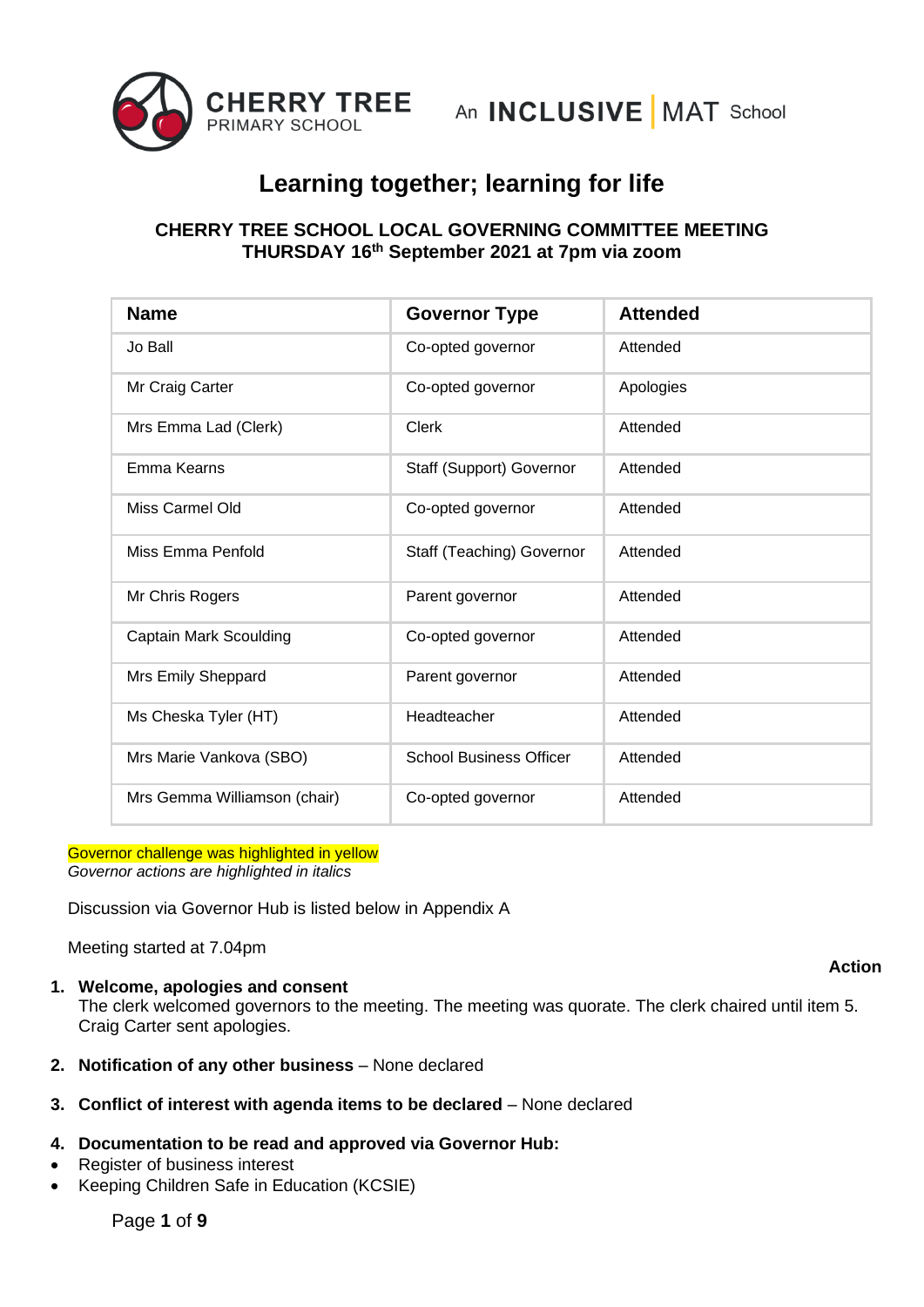

- Online safety
- Code of conduct
- **Whistleblowing**
- Privacy notice
- Child protection agreement

*Clerk to email governors once the documents are available on Governor Hub to complete their annual declarations with instructions for update*

## **All governors/clerk**

## **5. Election of Chair and vice chair for one year**

Chair – Gemma Williamson was elected chair by the governors for a term of a year. Vice Chair – Mark Scoulding was elected vice chair by governors for a term of a year.

*Trustees will be asked to approve the appointment of the chair and vice chair at their meeting on the 24<sup>th</sup> November 2021.* 

```
Clerk
```
### **6. Minutes of the last meeting 8.6.21 and matters arising**

The clerk explained Trustees have approved the electronic signing of minutes and asked Chairs to sign via Governor Hub. The minutes were approved and will be signed electronically via Governor Hub. All matters arising were completed or agenda items.

## **7. Review documentation approved by the Trust (for information)**

**Documents distributed via Governor Hub prior to the meeting and taken as read:** Terms of reference – agreed by the Trust board, Trustee minutes 8/7/21, Governance Framework

*The COO has organised Governance framework training for the 4th October 2021 remotely. The meeting details will be distributed via Governor Hub ahead of the meeting and all governors were invited to attend.*

### **All governors**

### **8. Link governor roles to be allocated**

Governors agreed to the following allocated roles and completing three visits per year on their allocated area:

| Curriculum                 | Jo Ball/ Carmel Old   |
|----------------------------|-----------------------|
| Environmental governor     | <b>Craig Carter</b>   |
| <b>Health &amp; Safety</b> | <b>Craig Carter</b>   |
| Inclusion/ SEND            | <b>Mark Scoulding</b> |
| Modern Foreign Languages   | <b>Chris Rogers</b>   |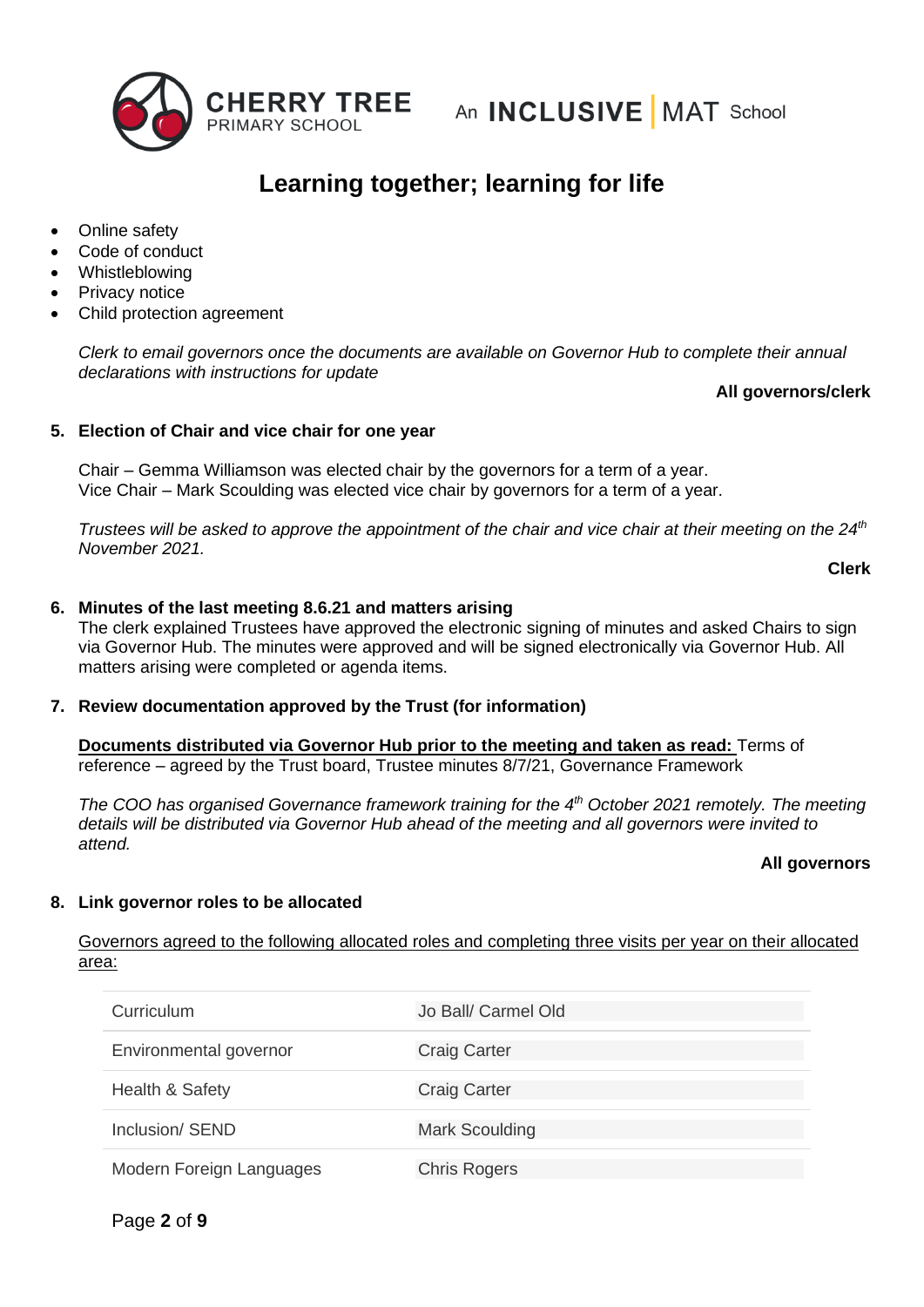

| Nurture Award governor              | <b>Mark Scoulding</b>               |
|-------------------------------------|-------------------------------------|
| <b>Pupil Premium</b>                | <b>Mark Scoulding</b>               |
| Safeguarding/ Children Looked After | <b>Emily Sheppard/ Craig Carter</b> |
| School Improvement                  | Carmel Old/ Jo Ball                 |
| Sports premium                      | <b>Chris Rogers</b>                 |

*Governors discussed the best way to ensure their monitoring roles are carried out and decided a governor afternoon would allow for all governors to review the school plan alongside carrying out their monitoring roles. The governors will meet at 1pm on the 5<sup>th</sup> November 2021 at the school to have lunch and then meetings. Agenda to be distributed by the HT prior to the meeting*

**All governors/ HT**

## **9. Propose any changes to admissions for the Trust Board**

The HT explained that the admissions arrangements are in line with HCC. There is a criterion for the admission of Trust staff's children which HCC admissions criteria does not include. Nursery admissions also allow for children to join the term after they turn three in line with government funding, this ensures the school does not have to charge parents for sessions at the nursery up to the allocated funding amount.

## **10. Chairs update**

There was a Trust Day last term for Trustees and the chairs of LGC's joined for part of the meeting to be part of the discussion. The key area discussed was the vision for the Trust. The key elements which came through for the Trust were the pastoral care and ensuring a shared Trust ethos. The Trust offers essential support for the school and there was also a discussion around how best to ensure all levels of management have awareness of what their responsibilities are. The HT explained that it was a very positive experience and has strengthen communication within the different levels of governance.

## **11. Headteacher report including**

**Documents distributed via Governor Hub prior to the meeting and taken as read:** HT report, Appendix B – pupil numbers, appendix C Premises plan, Appendix D IT plan, Exit interviews, Covid RA

*Governors were asked to come prepared with a question next meeting or alternatively to post questions on Governor hub ahead of the meeting.*

### **All governors**

*12.* **Review and update School Plan/ discuss targets** – *The school plan is not available for the meeting but a draft will be available at the Governor Afternoon.*

## **HT – Governor afternoon agenda**

The HT explained the key themes in the plan and the input from staff and governors to ensure it encapsulates the key school priorities for the year.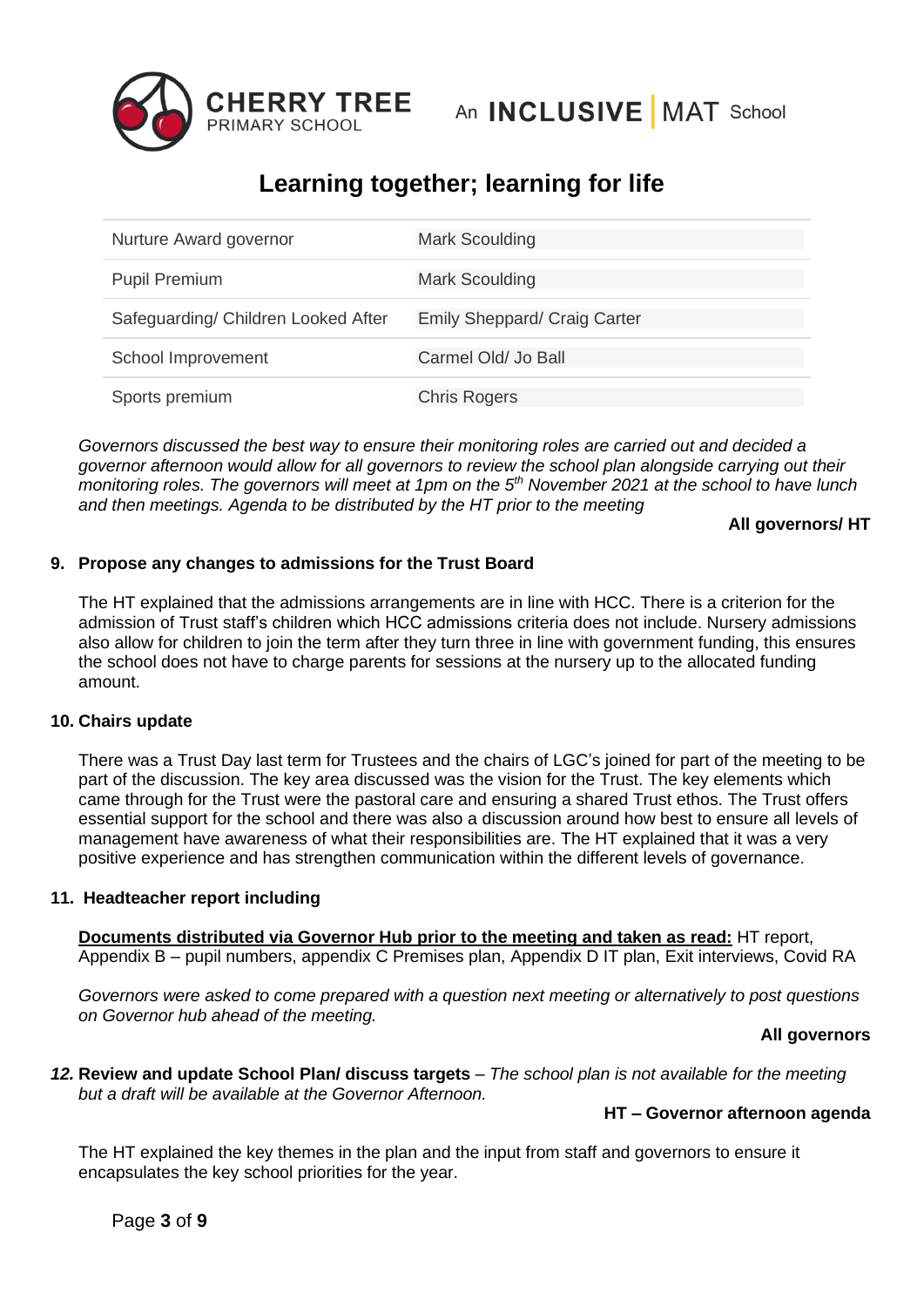

G: What impact are the changes to the Early Years Framework having on the school? HT: There are changes in all aspects of the nursery and the assessment framework which is being followed. The Chair has also been helpful in providing training. *Emma Birdsall to come in and present to governors on the Early Years Framework at the next meeting* **HT to invite**

G: Have you changed your phonics program to one from the validated DFE list? HT: The other schools in the Trust use Read Write Inc and we need to review what resource would be appropriate for us. Phonics is a priority and the quality teaching already in place needs to be supported by the new program.

## **Standing items:**

*13. Working party reviewing nursery provision for 2 and 3 year olds update – carry forward and a meeting to be booked by the end of the half term*

**Chair/ HT**

## **14. Items from Trust board meeting**

Trust strategic priorities plan –

- Strengthen governance at each level
- Facilitate growth across the Trust
- Develop a culture where the value of Trust collaboration is clearly recognised
- Support pupils to thrive

*The Strategic priorities plan will be distributed via Governor Hub once available for information.* 

**Clerk**

### **15. Risk review**

**Documents distributed via Governor Hub prior to the meeting and taken as read:** Risk Register September 2021

The document was shared via screen share at the meeting

- G2: Provide update on current membership to trustees. The clerk explained that two new Trustees are completing safeguarding checks at present and a third is being advertised for.
- G2: Succession planning to be considered? Governors discussed succession planning but no one felt at present that they would be willing to stand as Chair in the future.
- G3: CPD Governor to be appointed Gemma Williamson was appointed as CPD governor.
- *G3: Skills audit to be completed by all. The clerk will distribute the NGA skills audit via Governor Hub for completion and asked that all governors complete before half term.*

**Clerk/ All governors**

• F1: Review current pupil numbers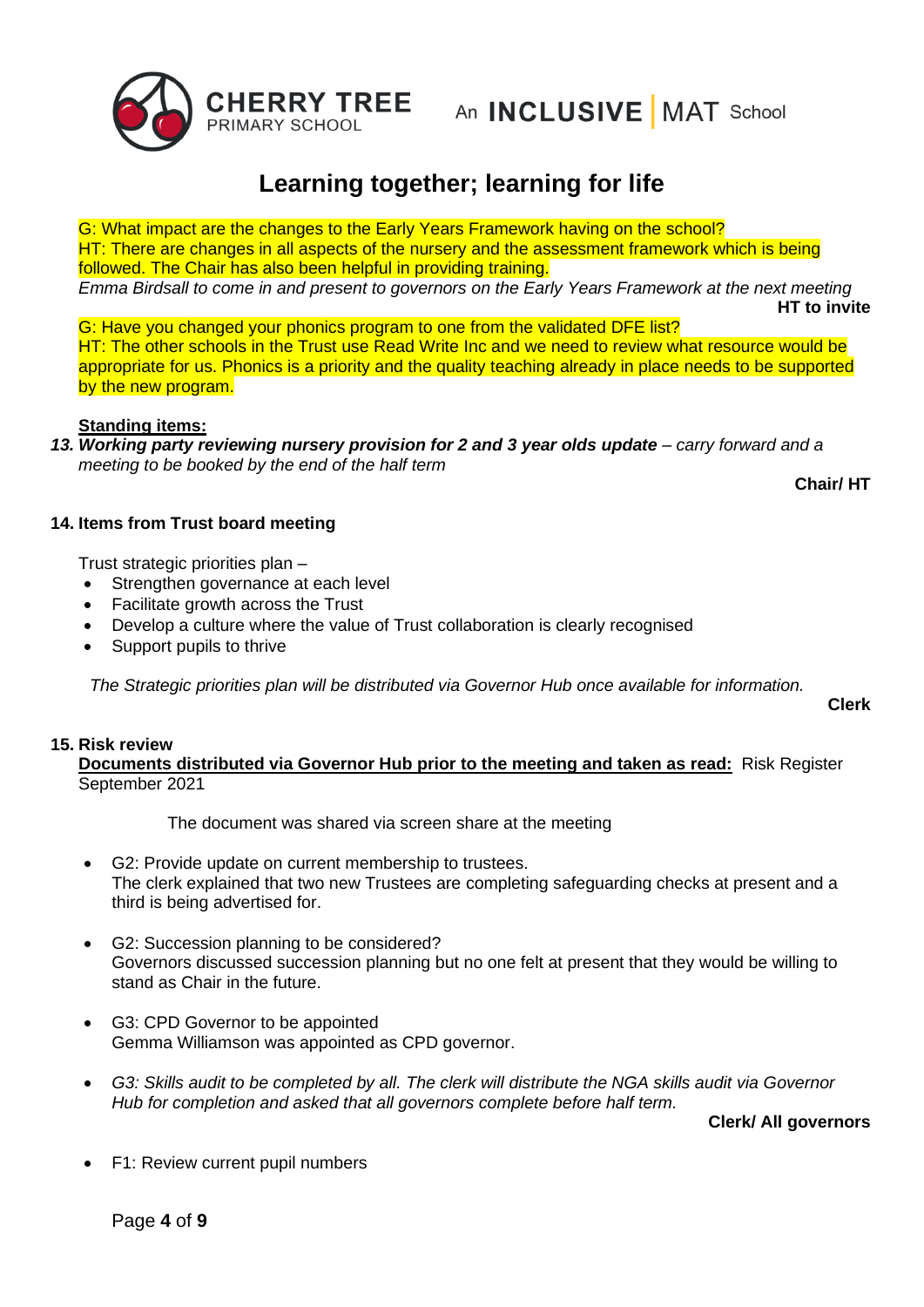

Reception numbers are lower than usual but there are children joining during the year. It is an issue for the whole of Watford at present. The numbers are in line with predictions at present. G: Will there be any of the Afghan Evacuees coming to the school?

G: There are a large number of families in the area temporarily and they will eventually move out of the area in order to get permanent housing. HCC have decided that the children will not be going into mainstream schools but instead be educated in the hotels they are staying in. The Trust offering a solution may help but I am not sure whether that is realistic or possible. The HT from BFS and the Salvation army attended a meeting regarding the support offered and were not clear on how the Trust could offer help.

G: The Trust has an ethos of nurture and would be able to provide children with a holistic education which they will not receive while in the hotel.

G: CTS have already hosted an event for the families through the Salvation Army including activities for the children and a meal together. It was an opportunity for the community to welcome them to the area and show their support.

*Mark Scoulding to send a paragraph which can be shared with the other schools regarding the current situation for the evacuees.* 

**Mark Scoulding**

- F1: Raise any local issues which may impact pupil numbers to the Trustees None
- F1: School Marketing plans to be reviewed

G: The profile of the school needs to be increased on social media? G: We have reviewed and the school comes up second at present but Google does have its own search parameters. Suggestions have been sent to improve the search results which the school have taken on board.

*HT: Open evenings are taking place this term and we have families who have come to look round the school on recommendations from other parents which is very positive. The Google reviews are also not showing at present which is very frustrating and being looked into by the marketing manager. I will arrange with the marketing lead and chair to review the plan and ensure everything is on track.*

## **HT/ Chair – by the end of the term**

- 02: Staff exit survey to be reviewed. Two members of staff have completed exit surveys from the nine leavers. Reports are available on Governor Hub under agenda item 11.
- Any other local risk which Trustees need to consider None

### **16. Safeguarding**

**Documents distributed via Governor Hub prior to the meeting and taken as read:** Termly report to governors

Staff have received training on Keeping Children Safe in Education and the 2021 updates and the SLT are conducting surveys to ensure all staff have a thorough understanding.

*A review of DSL's has been carried out in response to the concerns raised from a complaint. The clerk will write to the complainant to let him know the recommendation has been actioned.*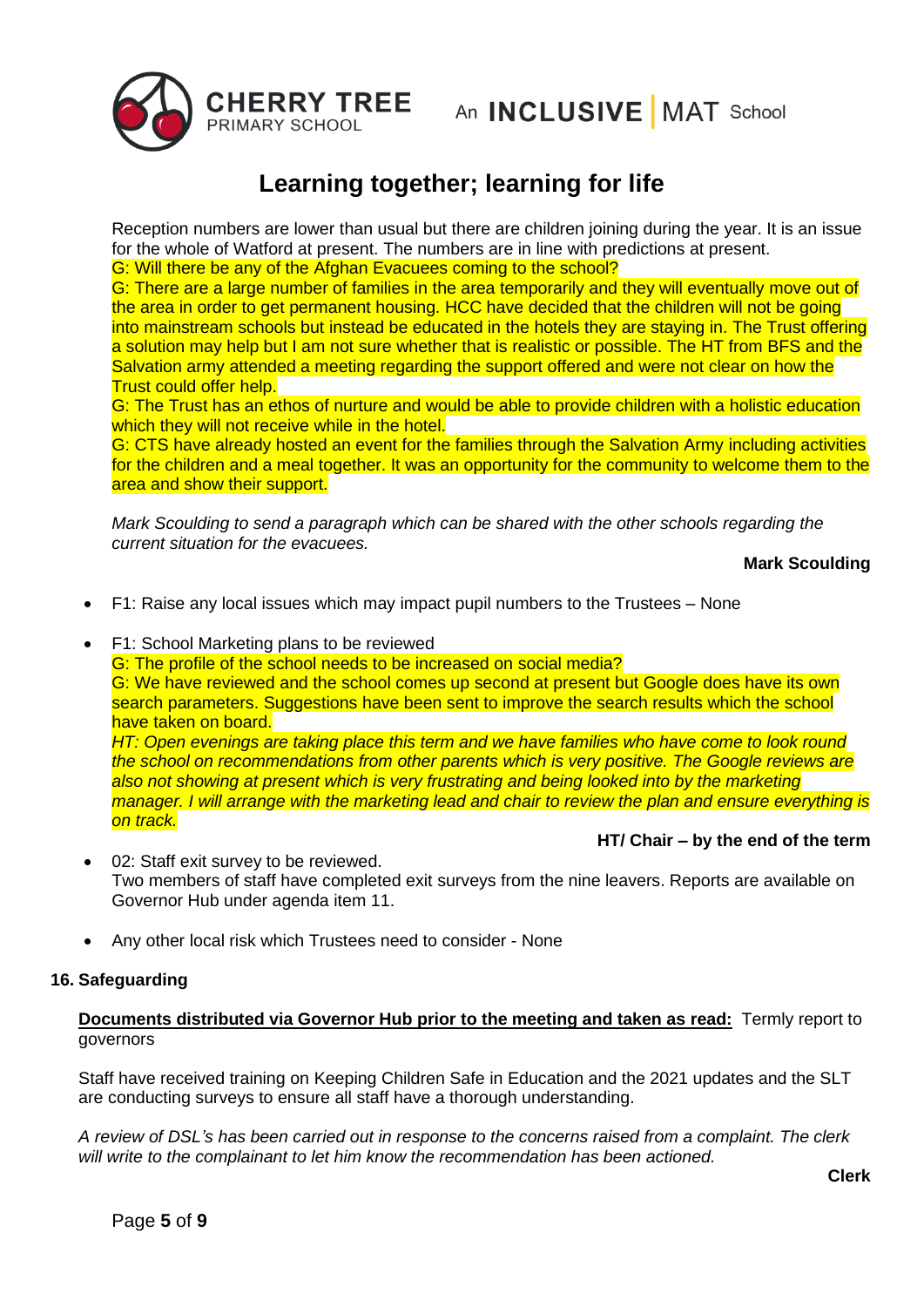

## **17. Health and Safety**

- *Set date for Autumn termly review – HT to arrange with the H&S governor before the end of the term.*
- Independent audit from HCC booked for October and the report will be sent to governors via Governor Hub.
- Any H&S issues to discuss
	- $\circ$  The site manager is retiring and the school will be recruiting. There are processes in place to ensure all H&S requirements are met and being monitored effectively.
	- $\circ$  The fire risk assessment has been sent to the COO to review the effectiveness of the school's fire doors. The school has now ensured the fire breaks are in place in the building but there are some concerns. The HT explained a CIF bid could be submitted but it may need to be funded from the school budget as the Trust have contributed greatly to the other projects in the school.

## **18. Policy tracker review and policies due**

Trust policies approved and available via Governor Hub policies folder – see supporting document

- 19. **Training –** See supporting document
	- Ideas/requests for future sessions None
	- *Governance Framework training – 4 th October 2021 remote*
	- *Training to be booked:*

*Craig - complaints Chris - Induction, Safeguarding, Complaints Mark - Induction, safeguarding, exclusion. complaints Emily - Complaints Gemma - Complaints and Exclusions Jo - Induction, safeguarding, exclusion. complaints Carmel - Induction, safeguarding, exclusion. complaints*

**All governors**

**All governors**

**HT**

### Induction

[https://app.governorhub.com/s/hfl/training?courseId=eyJpZCI6IjVlOGRmYmNiMGE2Nzg0MDFhMD](https://app.governorhub.com/s/hfl/training?courseId=eyJpZCI6IjVlOGRmYmNiMGE2Nzg0MDFhMDVhNTI0ZSIsInByb3ZpZGVyIjoiNWRkNTMzYjA5ZmZiYWY1ZWUxODA3YTE1In0%3D) [VhNTI0ZSIsInByb3ZpZGVyIjoiNWRkNTMzYjA5ZmZiYWY1ZWUxODA3YTE1In0%3D](https://app.governorhub.com/s/hfl/training?courseId=eyJpZCI6IjVlOGRmYmNiMGE2Nzg0MDFhMDVhNTI0ZSIsInByb3ZpZGVyIjoiNWRkNTMzYjA5ZmZiYWY1ZWUxODA3YTE1In0%3D)

### Prevent (Modern Governor)

[https://app.governorhub.com/s/hfl/training?courseId=eyJpZCI6NjgsInByb3ZpZGVyIjoiNWRkZTZmZ](https://app.governorhub.com/s/hfl/training?courseId=eyJpZCI6NjgsInByb3ZpZGVyIjoiNWRkZTZmZTA4ZmZhYzZjOTFhMjMwMTUzIn0%3D) [TA4ZmZhYzZjOTFhMjMwMTUzIn0%3D](https://app.governorhub.com/s/hfl/training?courseId=eyJpZCI6NjgsInByb3ZpZGVyIjoiNWRkZTZmZTA4ZmZhYzZjOTFhMjMwMTUzIn0%3D)

### Safeguarding and governance (Modern governor) -

[https://app.governorhub.com/s/hfl/training?courseId=eyJpZCI6MTI3LCJwcm92aWRlciI6IjVkZGU2Z](http://mail.governorhub.com/track/click/30059758/app.governorhub.com?p=eyJzIjoiYklPaVhramkzdEdidXVuek0yakhCNHNYV1RNIiwidiI6MSwicCI6IntcInVcIjozMDA1OTc1OCxcInZcIjoxLFwidXJsXCI6XCJodHRwczpcXFwvXFxcL2FwcC5nb3Zlcm5vcmh1Yi5jb21cXFwvc1xcXC9oZmxcXFwvdHJhaW5pbmc_Y291cnNlSWQ9ZXlKcFpDSTZNVEkzTENKd2NtOTJhV1JsY2lJNklqVmtaR1UyWm1Vd09HWm1ZV00yWXpreFlUSXpNREUxTXlKOVwiLFwiaWRcIjpcImVmZDBmZDBlNTU3MDQyYWE4NWZiZTY2ZDhmYTlmOGExXCIsXCJ1cmxfaWRzXCI6W1wiMGFjMjlmYTM5NzQ0NmQ4MmIzMTY5MDEyODc1MTVmODc3NWVhNmJjNVwiXX0ifQ) [mUwOGZmYWM2YzkxYTIzMDE1MyJ9](http://mail.governorhub.com/track/click/30059758/app.governorhub.com?p=eyJzIjoiYklPaVhramkzdEdidXVuek0yakhCNHNYV1RNIiwidiI6MSwicCI6IntcInVcIjozMDA1OTc1OCxcInZcIjoxLFwidXJsXCI6XCJodHRwczpcXFwvXFxcL2FwcC5nb3Zlcm5vcmh1Yi5jb21cXFwvc1xcXC9oZmxcXFwvdHJhaW5pbmc_Y291cnNlSWQ9ZXlKcFpDSTZNVEkzTENKd2NtOTJhV1JsY2lJNklqVmtaR1UyWm1Vd09HWm1ZV00yWXpreFlUSXpNREUxTXlKOVwiLFwiaWRcIjpcImVmZDBmZDBlNTU3MDQyYWE4NWZiZTY2ZDhmYTlmOGExXCIsXCJ1cmxfaWRzXCI6W1wiMGFjMjlmYTM5NzQ0NmQ4MmIzMTY5MDEyODc1MTVmODc3NWVhNmJjNVwiXX0ifQ)

Handling academy complaints -

[https://app.governorhub.com/s/hfl/training?courseId=eyJpZCI6MTI3LCJwcm92aWRlciI6IjVkZGU2Z](http://mail.governorhub.com/track/click/30059758/app.governorhub.com?p=eyJzIjoiYklPaVhramkzdEdidXVuek0yakhCNHNYV1RNIiwidiI6MSwicCI6IntcInVcIjozMDA1OTc1OCxcInZcIjoxLFwidXJsXCI6XCJodHRwczpcXFwvXFxcL2FwcC5nb3Zlcm5vcmh1Yi5jb21cXFwvc1xcXC9oZmxcXFwvdHJhaW5pbmc_Y291cnNlSWQ9ZXlKcFpDSTZNVEkzTENKd2NtOTJhV1JsY2lJNklqVmtaR1UyWm1Vd09HWm1ZV00yWXpreFlUSXpNREUxTXlKOVwiLFwiaWRcIjpcImVmZDBmZDBlNTU3MDQyYWE4NWZiZTY2ZDhmYTlmOGExXCIsXCJ1cmxfaWRzXCI6W1wiMGFjMjlmYTM5NzQ0NmQ4MmIzMTY5MDEyODc1MTVmODc3NWVhNmJjNVwiXX0ifQ) [mUwOGZmYWM2YzkxYTIzMDE1MyJ9](http://mail.governorhub.com/track/click/30059758/app.governorhub.com?p=eyJzIjoiYklPaVhramkzdEdidXVuek0yakhCNHNYV1RNIiwidiI6MSwicCI6IntcInVcIjozMDA1OTc1OCxcInZcIjoxLFwidXJsXCI6XCJodHRwczpcXFwvXFxcL2FwcC5nb3Zlcm5vcmh1Yi5jb21cXFwvc1xcXC9oZmxcXFwvdHJhaW5pbmc_Y291cnNlSWQ9ZXlKcFpDSTZNVEkzTENKd2NtOTJhV1JsY2lJNklqVmtaR1UyWm1Vd09HWm1ZV00yWXpreFlUSXpNREUxTXlKOVwiLFwiaWRcIjpcImVmZDBmZDBlNTU3MDQyYWE4NWZiZTY2ZDhmYTlmOGExXCIsXCJ1cmxfaWRzXCI6W1wiMGFjMjlmYTM5NzQ0NmQ4MmIzMTY5MDEyODc1MTVmODc3NWVhNmJjNVwiXX0ifQ)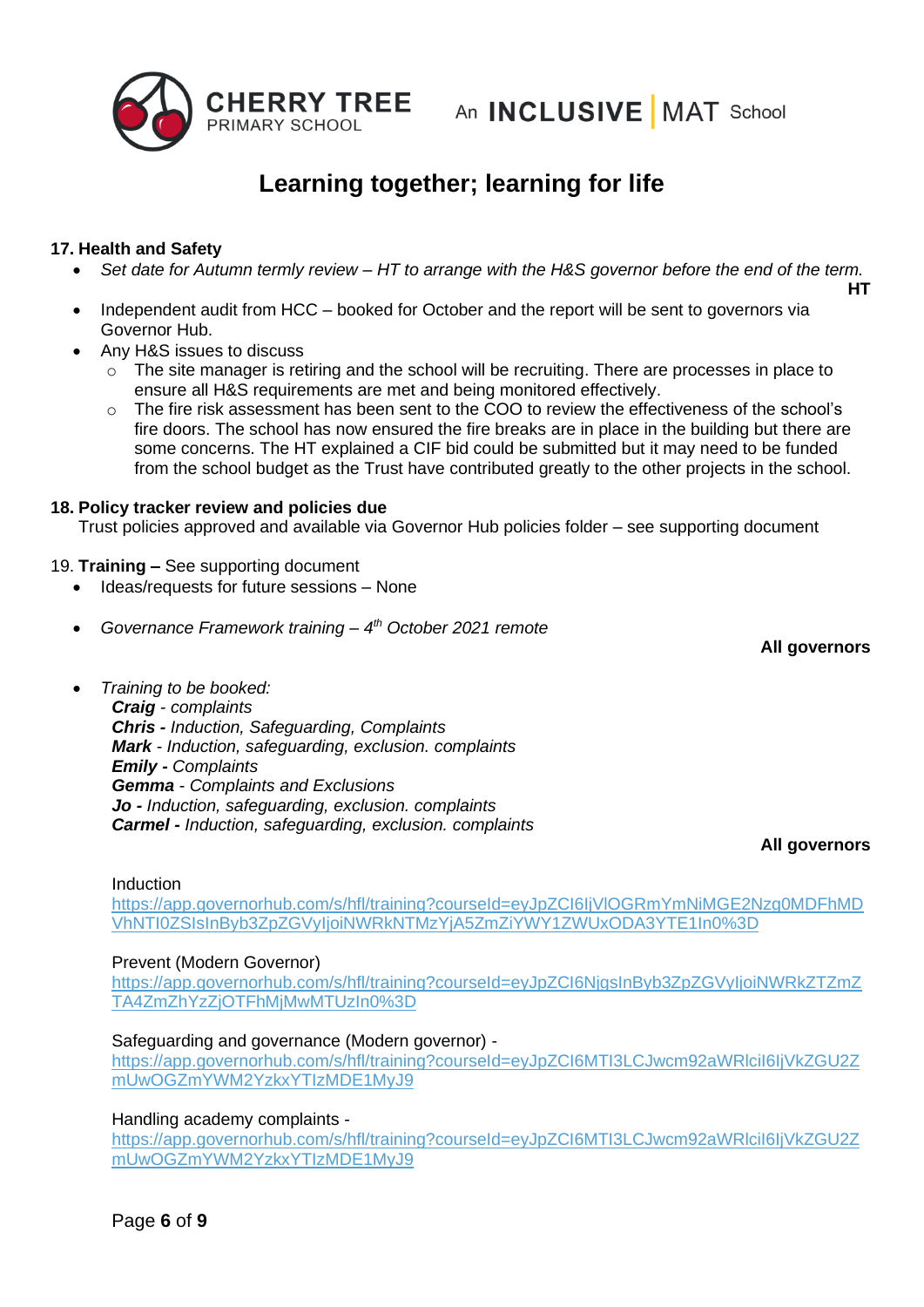

## Exclusion -

[https://app.governorhub.com/s/hfl/training?courseId=eyJpZCI6IjVlOGRmZWYyNGNmZTE2MWIwN](http://mail.governorhub.com/track/click/30059758/app.governorhub.com?p=eyJzIjoiWEozanFxLXRNZUJlcGZiSFVxcU1DRFM4aEd3IiwidiI6MSwicCI6IntcInVcIjozMDA1OTc1OCxcInZcIjoxLFwidXJsXCI6XCJodHRwczpcXFwvXFxcL2FwcC5nb3Zlcm5vcmh1Yi5jb21cXFwvc1xcXC9oZmxcXFwvdHJhaW5pbmc_Y291cnNlSWQ9ZXlKcFpDSTZJalZsT0dSbVpXWXlOR05tWlRFMk1XSXdOR1V3T1dFeVlTSXNJbkJ5YjNacFpHVnlJam9pTldSa05UTXpZakE1Wm1aaVlXWTFaV1V4T0RBM1lURTFJbjAlM0RcIixcImlkXCI6XCI0OTFhNDk0YzkzMDc0YjVjYmNmYzU3YTUyNjNlZmNmYVwiLFwidXJsX2lkc1wiOltcIjBhYzI5ZmEzOTc0NDZkODJiMzE2OTAxMjg3NTE1Zjg3NzVlYTZiYzVcIl19In0) [GUwOWEyYSIsInByb3ZpZGVyIjoiNWRkNTMzYjA5ZmZiYWY1ZWUxODA3YTE1In0%3D](http://mail.governorhub.com/track/click/30059758/app.governorhub.com?p=eyJzIjoiWEozanFxLXRNZUJlcGZiSFVxcU1DRFM4aEd3IiwidiI6MSwicCI6IntcInVcIjozMDA1OTc1OCxcInZcIjoxLFwidXJsXCI6XCJodHRwczpcXFwvXFxcL2FwcC5nb3Zlcm5vcmh1Yi5jb21cXFwvc1xcXC9oZmxcXFwvdHJhaW5pbmc_Y291cnNlSWQ9ZXlKcFpDSTZJalZsT0dSbVpXWXlOR05tWlRFMk1XSXdOR1V3T1dFeVlTSXNJbkJ5YjNacFpHVnlJam9pTldSa05UTXpZakE1Wm1aaVlXWTFaV1V4T0RBM1lURTFJbjAlM0RcIixcImlkXCI6XCI0OTFhNDk0YzkzMDc0YjVjYmNmYzU3YTUyNjNlZmNmYVwiLFwidXJsX2lkc1wiOltcIjBhYzI5ZmEzOTc0NDZkODJiMzE2OTAxMjg3NTE1Zjg3NzVlYTZiYzVcIl19In0)

### Safer recruitment -

[https://app.governorhub.com/s/hfl/training?courseId=eyJpZCI6IjVlOGRmYmNjMDVkYWUxMThiYTA](http://mail.governorhub.com/track/click/30059758/app.governorhub.com?p=eyJzIjoiMXVOWjlvMjY4d2ZvOWVqWGJJY2l5N0Y1LU44IiwidiI6MSwicCI6IntcInVcIjozMDA1OTc1OCxcInZcIjoxLFwidXJsXCI6XCJodHRwczpcXFwvXFxcL2FwcC5nb3Zlcm5vcmh1Yi5jb21cXFwvc1xcXC9oZmxcXFwvdHJhaW5pbmc_Y291cnNlSWQ9ZXlKcFpDSTZJalZsT0dSbVltTmpNRFZrWVdVeE1UaGlZVEExTm1Sa09DSXNJbkJ5YjNacFpHVnlJam9pTldSa05UTXpZakE1Wm1aaVlXWTFaV1V4T0RBM1lURTFJbjAlM0RcIixcImlkXCI6XCJlZmQwZmQwZTU1NzA0MmFhODVmYmU2NmQ4ZmE5ZjhhMVwiLFwidXJsX2lkc1wiOltcIjBhYzI5ZmEzOTc0NDZkODJiMzE2OTAxMjg3NTE1Zjg3NzVlYTZiYzVcIl19In0) [1NmRkOCIsInByb3ZpZGVyIjoiNWRkNTMzYjA5ZmZiYWY1ZWUxODA3YTE1In0%3D](http://mail.governorhub.com/track/click/30059758/app.governorhub.com?p=eyJzIjoiMXVOWjlvMjY4d2ZvOWVqWGJJY2l5N0Y1LU44IiwidiI6MSwicCI6IntcInVcIjozMDA1OTc1OCxcInZcIjoxLFwidXJsXCI6XCJodHRwczpcXFwvXFxcL2FwcC5nb3Zlcm5vcmh1Yi5jb21cXFwvc1xcXC9oZmxcXFwvdHJhaW5pbmc_Y291cnNlSWQ9ZXlKcFpDSTZJalZsT0dSbVltTmpNRFZrWVdVeE1UaGlZVEExTm1Sa09DSXNJbkJ5YjNacFpHVnlJam9pTldSa05UTXpZakE1Wm1aaVlXWTFaV1V4T0RBM1lURTFJbjAlM0RcIixcImlkXCI6XCJlZmQwZmQwZTU1NzA0MmFhODVmYmU2NmQ4ZmE5ZjhhMVwiLFwidXJsX2lkc1wiOltcIjBhYzI5ZmEzOTc0NDZkODJiMzE2OTAxMjg3NTE1Zjg3NzVlYTZiYzVcIl19In0)

### RAMAS -

[https://app.governorhub.com/s/hfl/training?courseId=eyJpZCI6IjVmNDc5NTJkMzVlMDFlNDI4YjRhM](http://mail.governorhub.com/track/click/30059758/app.governorhub.com?p=eyJzIjoiS3Fka0wzX2JNRXo4cFdXanhsYVh2bU9fblNrIiwidiI6MSwicCI6IntcInVcIjozMDA1OTc1OCxcInZcIjoxLFwidXJsXCI6XCJodHRwczpcXFwvXFxcL2FwcC5nb3Zlcm5vcmh1Yi5jb21cXFwvc1xcXC9oZmxcXFwvdHJhaW5pbmc_Y291cnNlSWQ9ZXlKcFpDSTZJalZtTkRjNU5USmtNelZsTURGbE5ESTRZalJoTVRReFlpSXNJbkJ5YjNacFpHVnlJam9pTldSa05UTXpZakE1Wm1aaVlXWTFaV1V4T0RBM1lURTFJbjAlM0RcIixcImlkXCI6XCJlZmQwZmQwZTU1NzA0MmFhODVmYmU2NmQ4ZmE5ZjhhMVwiLFwidXJsX2lkc1wiOltcIjBhYzI5ZmEzOTc0NDZkODJiMzE2OTAxMjg3NTE1Zjg3NzVlYTZiYzVcIl19In0) [TQxYiIsInByb3ZpZGVyIjoiNWRkNTMzYjA5ZmZiYWY1ZWUxODA3YTE1In0%3D](http://mail.governorhub.com/track/click/30059758/app.governorhub.com?p=eyJzIjoiS3Fka0wzX2JNRXo4cFdXanhsYVh2bU9fblNrIiwidiI6MSwicCI6IntcInVcIjozMDA1OTc1OCxcInZcIjoxLFwidXJsXCI6XCJodHRwczpcXFwvXFxcL2FwcC5nb3Zlcm5vcmh1Yi5jb21cXFwvc1xcXC9oZmxcXFwvdHJhaW5pbmc_Y291cnNlSWQ9ZXlKcFpDSTZJalZtTkRjNU5USmtNelZsTURGbE5ESTRZalJoTVRReFlpSXNJbkJ5YjNacFpHVnlJam9pTldSa05UTXpZakE1Wm1aaVlXWTFaV1V4T0RBM1lURTFJbjAlM0RcIixcImlkXCI6XCJlZmQwZmQwZTU1NzA0MmFhODVmYmU2NmQ4ZmE5ZjhhMVwiLFwidXJsX2lkc1wiOltcIjBhYzI5ZmEzOTc0NDZkODJiMzE2OTAxMjg3NTE1Zjg3NzVlYTZiYzVcIl19In0)

### **20. Clerks update**

The Ofsted inspection framework changes were sent prior to the meeting via Governor Hub and governors discussed the impact on the school.

### **21. Any other business** – None

## **22. Items to be sent to Trust/ LABs**

Chair and vice chair nominations: *Gemma Williamson, was elected Chair by governor for a term of a year. Mark Scoulding, was elected Vice-chair by governor for a term of a year.* 

Risk register comments/ recommendations:

Health and safety concerns: None

Policies approved: None

Training recommendations: None

### **23. Future Dates:**

Meeting ended at 8.18pm

Risk review and one question from the HT report.

**I can see there is an extensive plan for the use of COVID19 catch up. Is there a proposed plan for the PPG expenditure and how are we going to see the impact of this?**

We have recently been told that we will be receiving an addition £145 per PPG child. We haven't made our final decision yet however we think we would like to invest this in consultancy to help us set up our early intervention reading. We will also need to invest in new books for this with our aim being every child to be able to read by the time they are 7.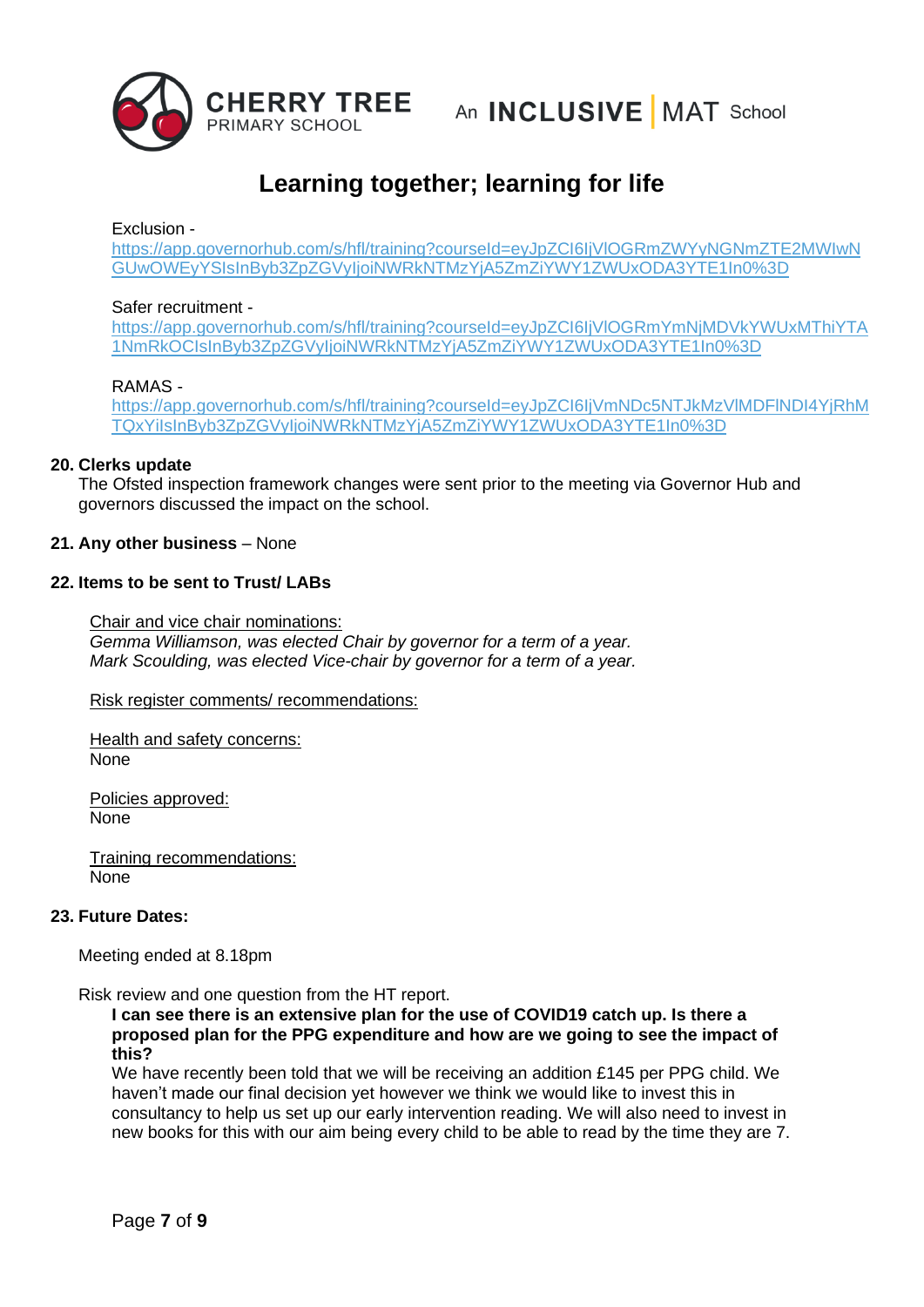

### **How will be certain that it achieves the desired outcome of diminishing the attainment gap between children from low-income and other disadvantaged families and their peers?**

All staff are aware of our disadvantaged children. These are regularly reviewed by their teachers, the SLT and our pastoral/SEN team (Initial Attainment Meetings, Pupil Progress meetings, Appraisal etc). The impact of the reading intervention will be reviewed regularly and children will be taking part in both formal and informal assessments. Outcomes from these will then inform future groups etc. Where children are not making desired progress, a different approach will be taken. The upskilling of staff here will be seen across the school and impact all PPG children in a similar way using our targeted support staff team (no longer class based).

### **Also what is the plan for EYPP children and how will this differ from the plan for supporting children in receipt of PPG?**

Our EYPP numbers are low. Last year we had 12 pupils eligible however we only received money for 8. We are currently unsure as to why this discrepancy is there and are looking in to this. This year, we are unsure as the submission deadline is not until 23rd Sept. These were being uploaded by our temp admin staff (as we are currently unable to replace Vanessa Cooper) but unfortunately they have been off this week with COVID19. Lower PPG numbers will impact significantly on our budget over time. We lost 15 PP children last academic year. That said, we are still chasing parents to sign up so this might improve. This is always a problem (parents signing up) as children automatically qualify for UFSM so they don't realise they have to. Any ideas on catching them, greatly appreciated!

### **It is also great to read that you are already starting to explore opportunities to recruit reception parents for next year. Will this extend to Nursery also? Could we see a plan for these? Could we as governors, support any of this? What do you think would be beneficial?**

Absolutely. As you are all aware, our Nursery has been refurbished and is looking really good. We have also budgeted for an extensive refurb of the outside area of the nursery to happen this year. We are holding our first Open Evening on October 18th for all prospective parents. It would be lovely to have governor involvement at this. We will hold others throughout the year. We are re-filming our EY video in the Autumn Term as well to update in line with our changes. Laura, (Trust Marketing) has ordered us a new banner to advertise these places which will go up on the A41. We are just waiting for this to arrive. We will continue to have tours of the school which will be advertised on the school website and our Twitter pages. Something I feel we really need to improve is our Facebook presence. This feel under Vanessa Cooper who left us at the end of the Summer Term. We are struggling to reappoint so will make this a priority as soon as we have filled this position.

## **What is the desired impact of the new IT resources that are being spent across the school and is there enough for all children to get the access?**

We have invested heavily over the last two years in improving tech here at Cherry Tree. Already we have seen the impact on this in our ability to switch smoothly and successfully to remote learning when needed. Part of this success has continued in to class where Google Classrooms is now used for independent tasks or for small groups. We have invested in IPads for each class to ensure that all staff are able to access Marvellous Me (our reward system) and other apps. We have, over time, also invested in pupil laptops and chrome books. We are now able to cater for both sides of the building. Each side now has access to